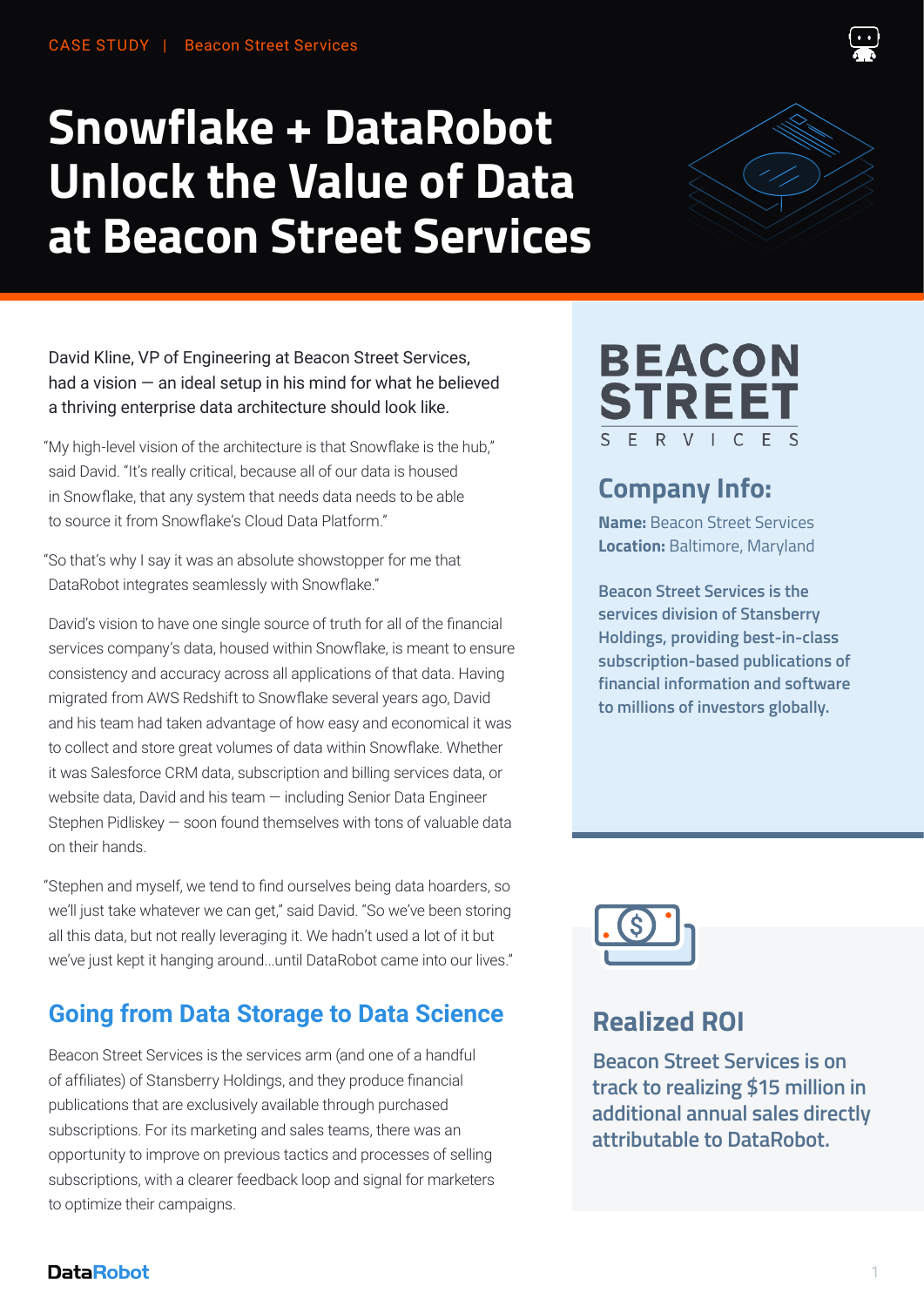#### CASE STUDY | Beacon Street Services



David realized there was value to applying a data science approach to this, especially given the wealth of valuable data they already had. With a modeling approach, they hoped to better identify buying criteria to help their marketing team run more targeted — and effective — campaigns.

Once Stephen took the historical user data they had in their Snowflake data warehouse and loaded it into DataRobot's enterprise AI platform, the team was able to build a series of models quickly and automatically, using dozens of the latest cutting-edge data science algorithms. Running an A/B test between their existing process and the new Snowflake + DataRobot methodology saw the new process gain a 10% lift. For the volume of marketing campaigns the team was running, that 10% lift could represent a significant business impact, so David and his team couldn't wait to put it into production.

What DataRobot allowed us to do was take our historical data in Snowflake and easily train, test, optimize, " and deploy business learning models into our production environment to easily create business value," said Stephen. "DataRobot handled all the boring aspects of data science, like having to manually create fully trained models against various algorithms. DataRobot does all that, as well as a simple one-click deployment process."

Along with the improved accuracy and optimized targeting from DataRobot's models, the platform also provided a significant time savings for Stephen. Previously, it would take him as long as six weeks to develop a model, with no guarantees that the optimal algorithm was selected. With DataRobot, that time to develop and deploy models that used more appropriate algorithms had been reduced to just one week.

And the business impact has been significant: **Beacon Street Services is on track to realizing \$15 million in additional annual sales directly attributable to DataRobot.**